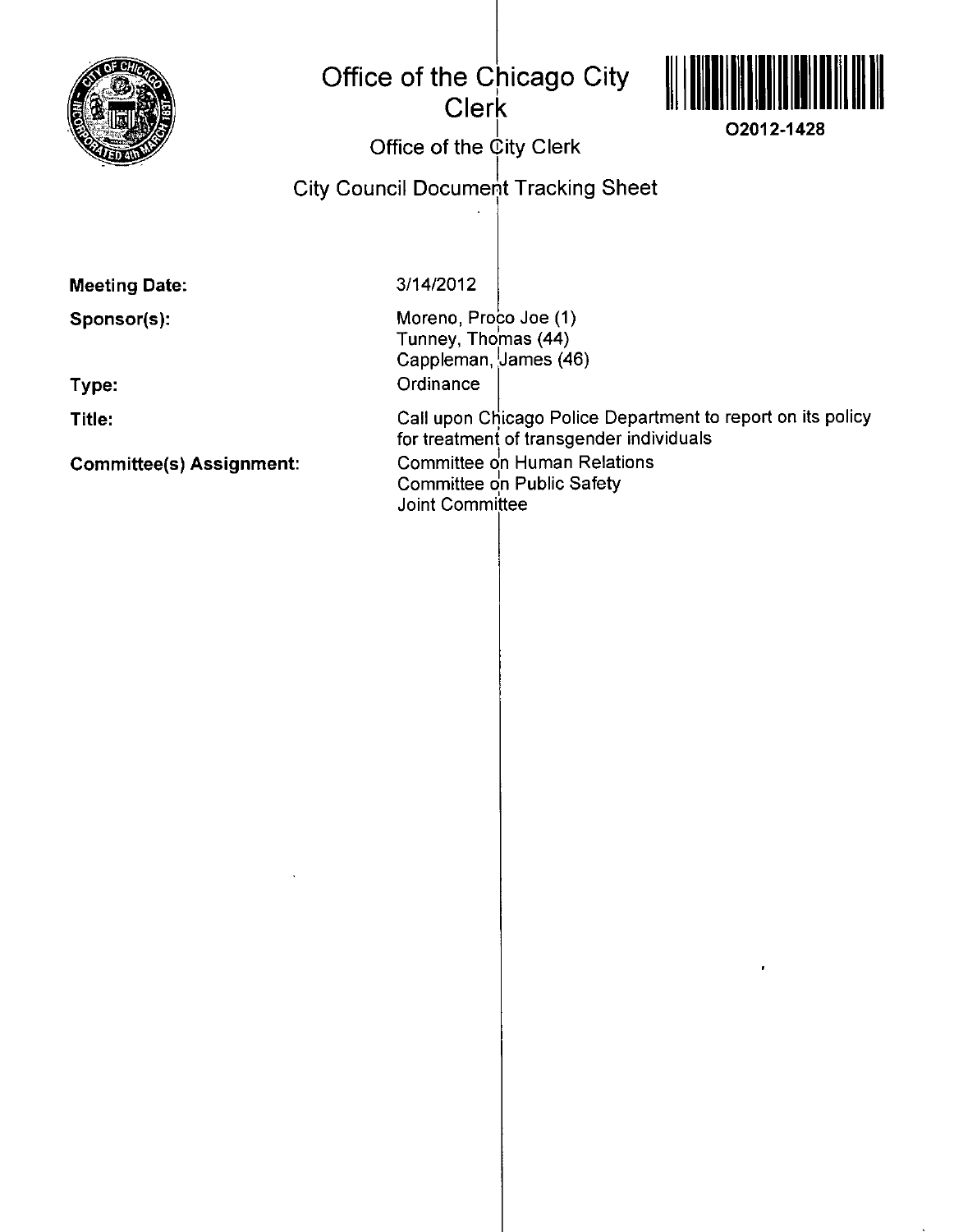ORDINANCE Pushet Hummer

WHEREAS, It is the policy of the City of Chicago to ensure that all persons within its jurisdiction have equal access to public services and shall be protected in the enjoyment of civil rights, and to promote mutual understanding and respect among all who live and work within the City; and

WHEREAS, It is the policy of the State of Illinois and the City of Chicago that individuals who identify themselves as transgender or who arre gender non-conforming shall be treated fairly and equally; and

WHEREAS, It is the goal of the Chicago Police Department to ensure the safety of all individuals in their care and custody; and

WHEREAS, Police interactions with those who identify themselves as transgender may present certain unique operational issues; and

WHEREAS, the Chicago Police Department has been diligently working on a set of rules governing police interactions with those who identify themselves as transgender or who are gender non-conforming; now, therefore,

## **BE IT ORDAINED BY THE CITY COUNCIL OF THE CITY OF CHICAGO:**

SECTION 1. The above recitals are expressly incorporated herein and made part hereof as though fully set forth herein.

SECTION 2. Within six months of the effective date of this ordinance, the Chicago Police Department shall report to the Committees on Public Safety and Human Relations its new policy for the treatment of transgender individuals (for purposes of this section, the "transgender policy"). The transgender policy shall include, in concord with the department's expertise, the following:

(1) a definition of "gender" and "gender idefitity" with respect to the department's policies pertaining to contact, arrest, search and detention;

(2) a prohibition on body searches solely to determine one's gender;

(3) a requirement that police personnel shall respectfully refer to a transgender individual using pronouns that are consistent with the gender identity of the individual;

(4) a prohibition on more frequent or invasiye searches of transgender individuals than of other individuals;